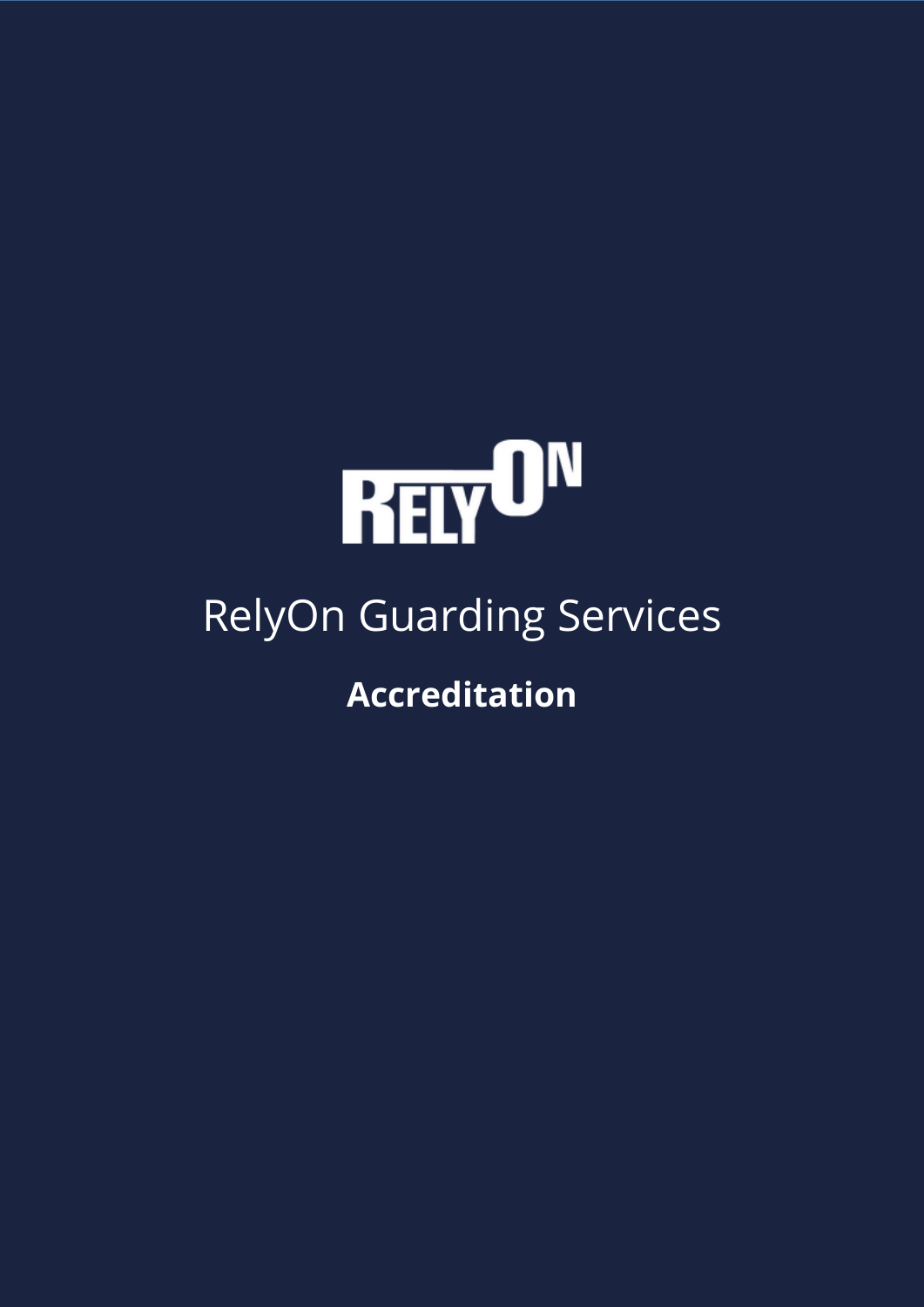

## CERTIFICATE OF EMPLOYERS' LIABILITY INSURANCE (a)

*Where required by regulation 5 of the Employers' Liability (Compulsory Insurance) Regulations 1998 (the Regulations), one or more copies of this certificate must be displayed at each place of business at which the policyholder employs persons covered by the policy.*

#### **POLICY No BM BDX 7009184**

**1. NAME OF POLICYHOLDER** Relyon Guarding & Security

**2. DATE OF COMMENCEMENT OF INSURANCE POLICY** 06 September 2021

**3. DATE OF EXPIRY OF INSURANCE POLICY** 05 September 2022

Services Ltd

We hereby certify that subject to paragraph 2:-

1. the policy to which this certificate relates satisfies the requirements of the relevant law applicable in Great Britain (b) Northern Ireland, the Isle of Man, the Island of Guernsey, the Island of Jersey and the Island of Alderney; and

2. (a) the minimum amount of cover provided by this policy is no less than £5 million (c).

Signed on behalf of AXA Insurance UK Plc (Authorised Insurer)

**Claudio Gienal CEO AXA UK & Ireland**

#### *Notes*

- **(a)** *Where the employer is a company to which regulation 3(2) of the Regulations applies, the certificate shall state in a prominent place, either that the policy covers the holding company and all its subsidiaries, or that the policy covers the holding company and all its subsidiaries except any specifically excluded by name, or that the policy covers the holding company and only the named subsidiaries.*
- **(b)** *Specify applicable law as provided for in Regulation 4(6) of the Regulations.*
- **(c)** *See regulation 3(1) of the Regulations and delete whichever of paragraphs 2(a) or 2(b) does not apply. Where 2(b) is applicable, specify the amount of cover provided by the relevant policy.*

**AXA Insurance UK plc Registered in England and Wales No 78950.**

Registered Office: 20 Gracechurch Street, London, EC3V 0BG. A member of the AXA Group of Companies. AXA Insurance UK plc is authorised by the Prudential Regulation Authority and regulated by the Financial Conduct Authority and the Prudential Regulation Authority. Telephone calls may be monitored and recorded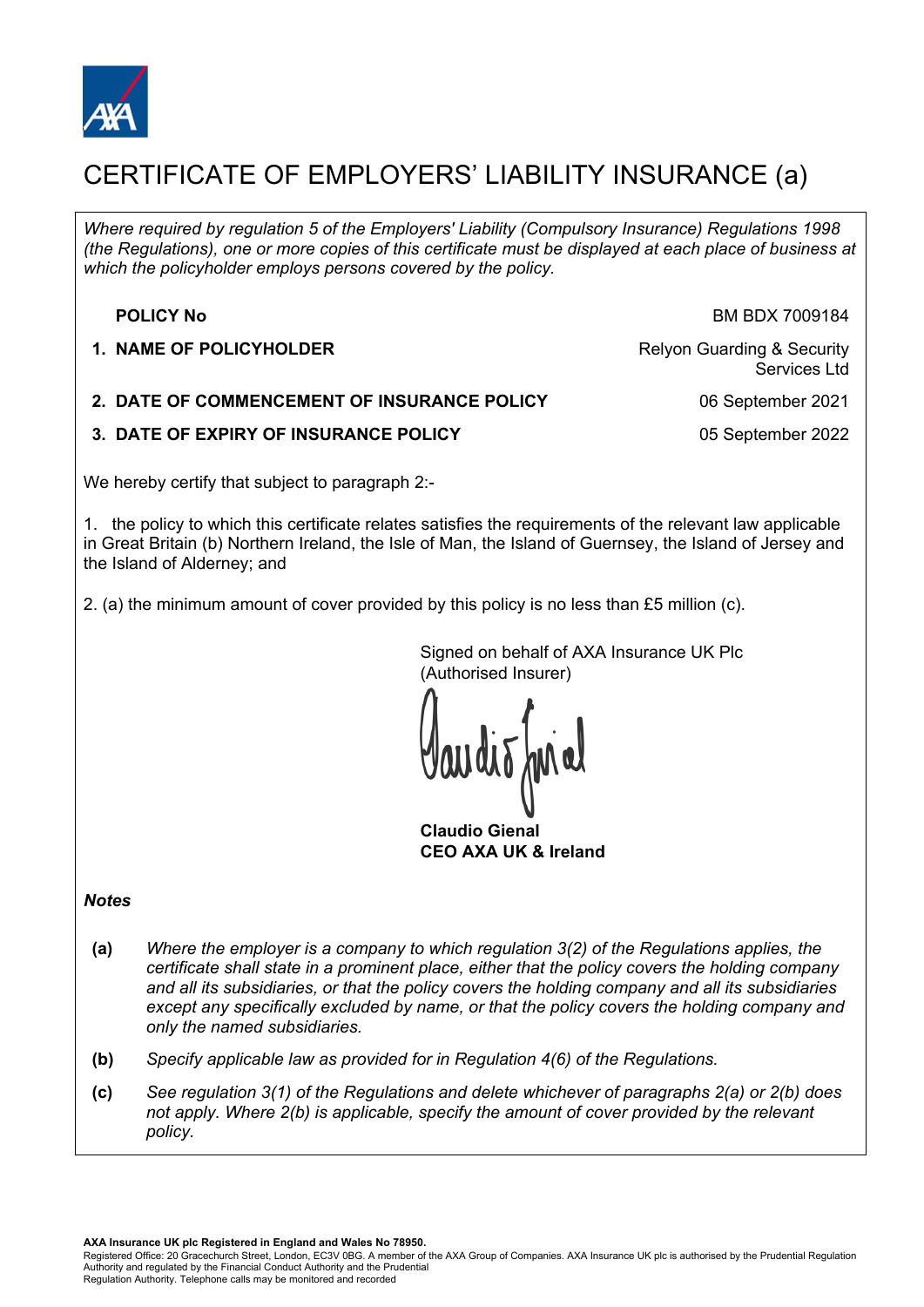

# Certificate of Registration

This is to certify that the Management System of:

**Relyon Guarding and Security Services Ltd**

**Unit A 7, Redham Works, Redham Lane, Pilning, Bristol, BS35 4HQ**

has been approved by Alcumus ISOQAR and is compliant with the requirements of:

ISO 9001: 2015



#### **Scope of Registration:**

**Certificate Number: 3240-QMS-001** Initial Registration Date: 13 November 2002 Previous Expiry Date: 13 November 2020 Recertification Date: 20 October 2020 Re-issue Date: 4 November 2020 Current Expiry Date: 13 November 2023

The provision of static manned guarding, mobile patrol, key holding and alarm response security services to the requirements of BS 7499, BS 7984 and BS 7858.

Signed: Steve Stubley, Technical Director (on behalf of Alcumus ISOQAR)

This certificate will remain current subject to the company maintaining its system to the required standard. This will be monitored regularly by Alcumus ISOQAR. Further clarification regarding the scope of this certificate and the applicability of the relevant standards' requirement may be obtained by consulting Alcumus ISOQAR.

Alcumus ISOQAR Limited, Alcumus Certification, Cobra Court, 1 Blackmore Road, Stretford, Manchester M32 0QY. T: 0161 865 3699 F: 0161 865 3685 E: isoqarenquiries@alcumusgroup.com W: www.alcumusgroup.com/isoqar This certificate is the property of Alcumus ISOQAR and must be returned on request.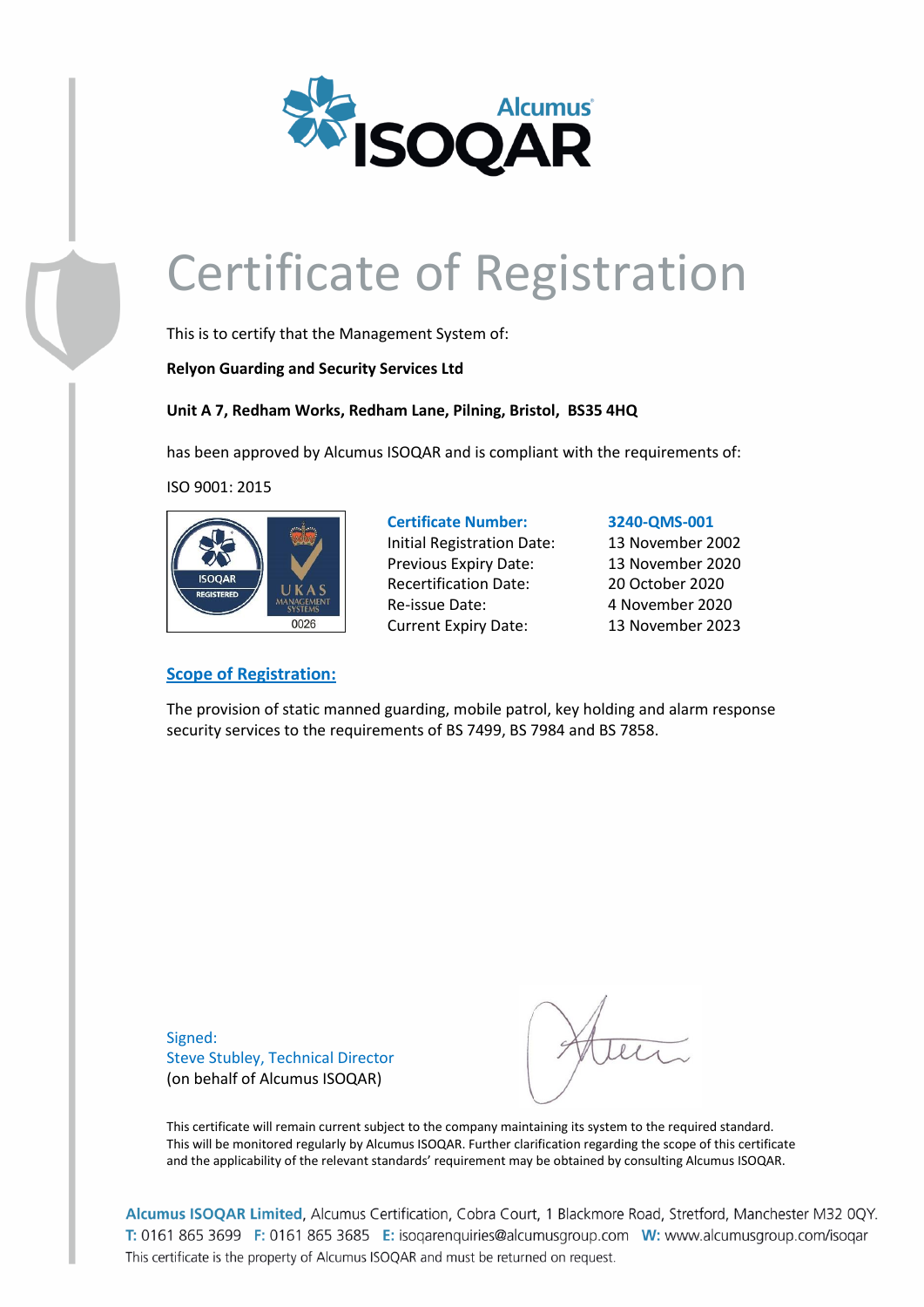

# Certificate of Accreditation

**This is to certify that** Relyon Guarding & Security Services Ltd

**has achieved SafeContractor accreditation**

**Date:** 6th December 2021 **This certificate is valid until:** 6th December 2022 **Certificate number:** IN1573

**Signed:**

Alyn Franklin Alcumus CEO

alyn Faith





**Alcumus SafeContractor,** Axys House, Parc Nantgarw, Cardiff, CF15 7QX T: 029 2026 6749 E: safecontractor@alcumus.com W: www.alcumus.com | www.safecontractor.com This certificate is the property of Alcumus SafeContractor and must be returned on request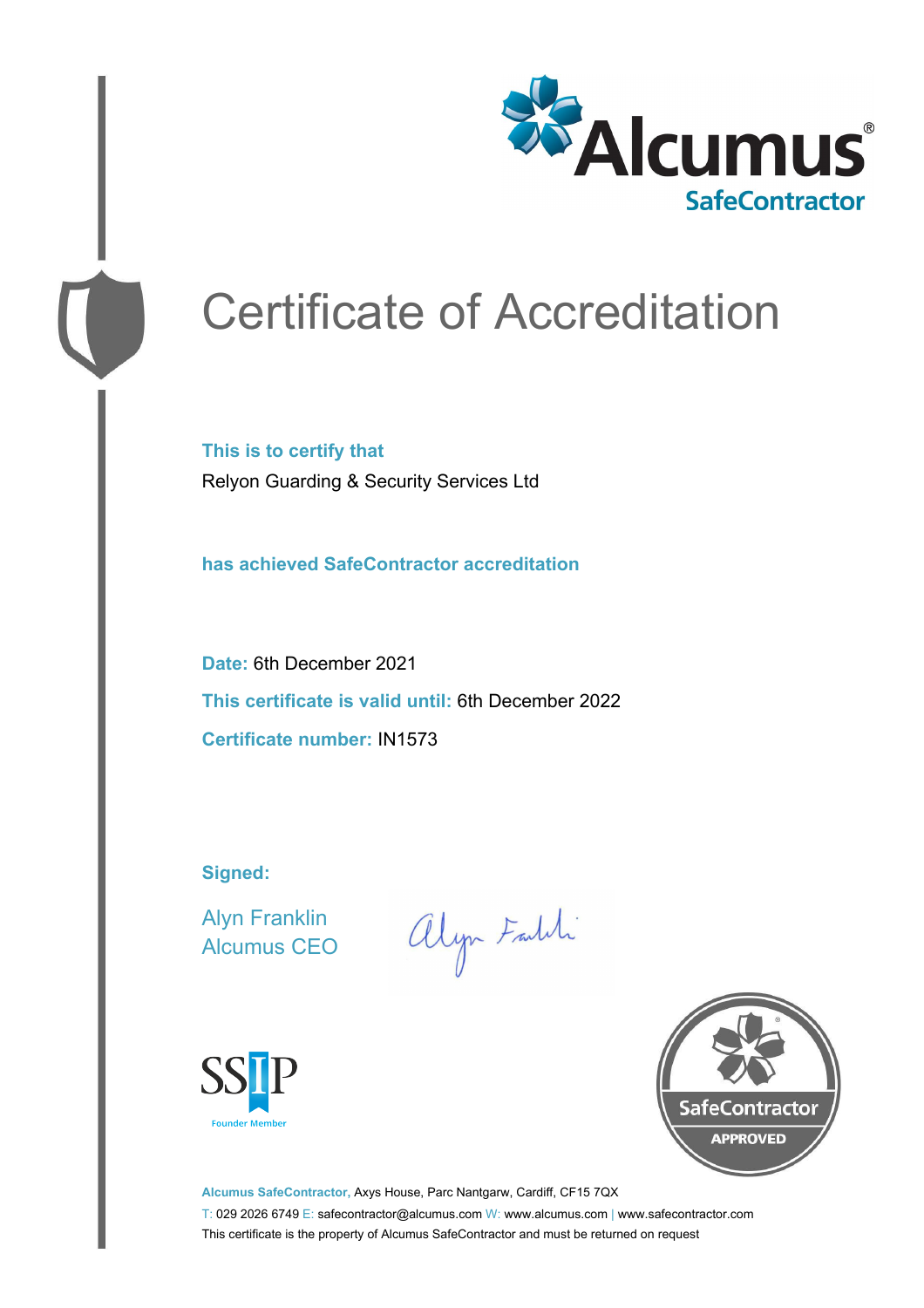

### **Schedule to SafeContractor certificate**

This SafeContractor certificate is awarded for the following services:

**Work Categories: Security Service Provider**: Security Guards

**Industry Roles:** Non-Construction Contractor

**Category Related Activities:**

Full validation of this certificate should be made via the SSIP Portal www.ssipportal.org.uk

**SafeContractor** accreditation has been achieved following an assessment of the contractor's health & safety documentation, and compared against the **SafeContractor** Charter Standards, which set out the health & safety standards required to achieve accreditation.

For more information on the Charter Standards, the **SafeContractor** scheme or for confirmation of this contractor's accreditation please telephone **SafeContractor** on 029 2026 6749.

### **www.alcumus.com www.safecontractor.com**

Alcumus SafeContractor Limited is owned by Alcumus Group Limited Alcumus SafeContractor and the Alcumus SafeContractor logo are trademarks belonging to Alcumus Holdings Limited Company registration number: 07618138